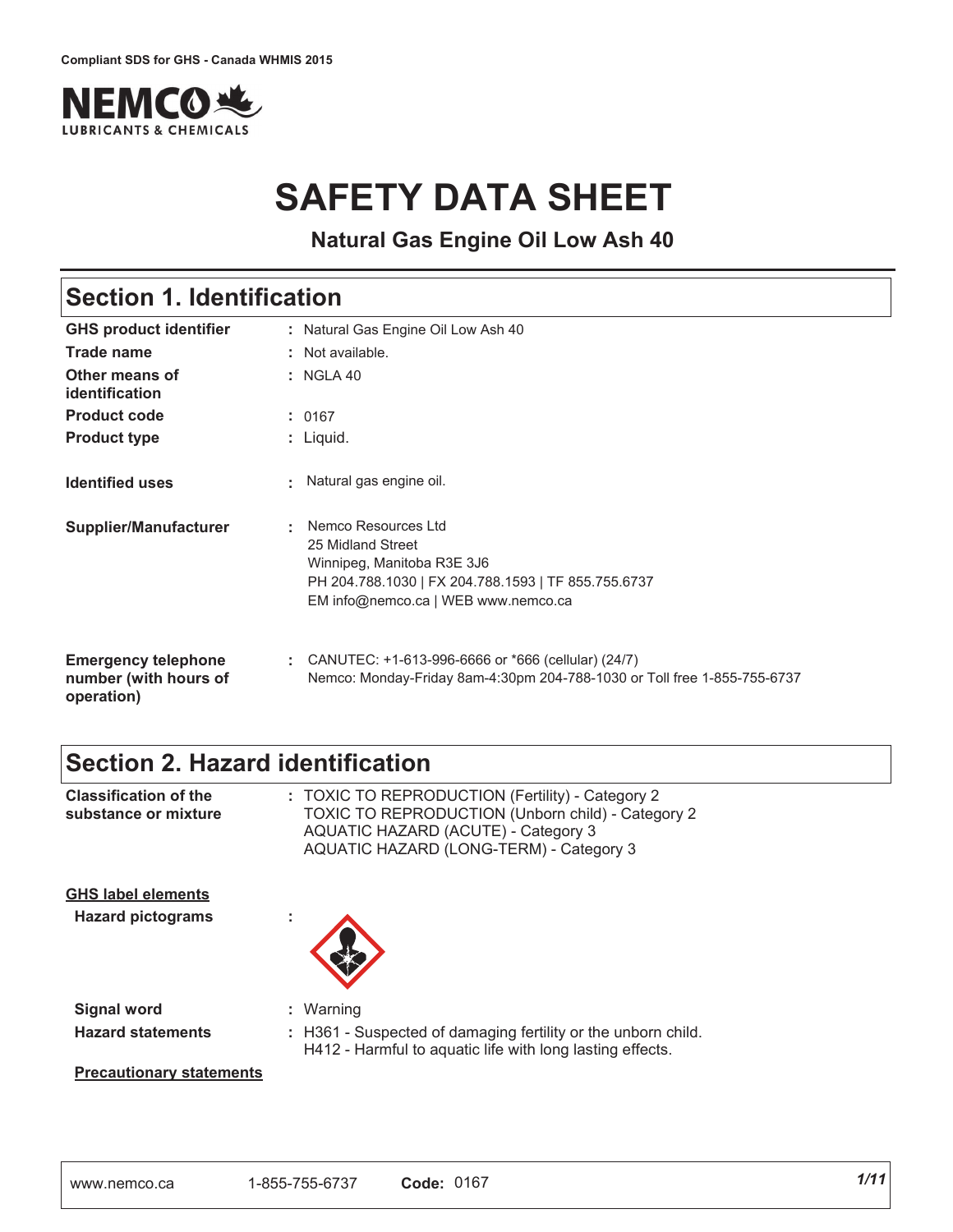

## **Section 2. Hazard identification**

| <b>Prevention</b>                                       | : P201 - Obtain special instructions before use.<br>P202 - Do not handle until all safety precautions have been read and understood.<br>P280 - Wear protective gloves. Wear protective clothing. Wear eye or face<br>protection.<br>P273 - Avoid release to the environment. |
|---------------------------------------------------------|------------------------------------------------------------------------------------------------------------------------------------------------------------------------------------------------------------------------------------------------------------------------------|
| <b>Response</b>                                         | : P308 + P313 - IF exposed or concerned: Get medical attention.                                                                                                                                                                                                              |
| <b>Storage</b>                                          | $:$ P405 - Store locked up.                                                                                                                                                                                                                                                  |
| <b>Disposal</b>                                         | : P501 - Dispose of contents and container in accordance with all local, regional,<br>national and international regulations.                                                                                                                                                |
| Other hazards which do not<br>result in classification/ | : None known.                                                                                                                                                                                                                                                                |

#### **HHNOC/PHNOC**

## **Section 3. Composition/information on ingredients**

| Substance/mixture | : Mixture            |
|-------------------|----------------------|
| Other means of    | $\therefore$ NGLA 40 |
| identification    |                      |

#### <u>CAS number/other identifiers</u>

| <b>CAS number</b>   | : Not applicable. |
|---------------------|-------------------|
| <b>Product code</b> | : 0167            |

| Ingredient name                                                | $\%$ (w/w) | <b>CAS number</b> |
|----------------------------------------------------------------|------------|-------------------|
| Distillates (petroleum), hydrotreated heavy paraffinic         | $1 - 5$    | 64742-54-7        |
| Distillates (petroleum), hydrotreated light paraffinic         | $1 - 5$    | 64742-55-8        |
| Distillates (petroleum), solvent-dewaxed heavy paraffinic      | $1 - 5$    | 64742-65-0        |
| Benzenesulfonic acid, mono-C16-24-alkyl derivs., calcium salts | $1 - 5$    | 70024-69-0        |
| Phenol, dodecyl-, branched                                     | $0.1 - 1$  | 121158-58-5       |
| Diphenylamine                                                  | $0.1 - 1$  | 122-39-4          |

There are no additional ingredients present which, within the current knowledge of the supplier and in the concentrations applicable, are classified as hazardous to health or the environment and hence require reporting in this section.

**Occupational exposure limits, if available, are listed in Section 8.** 

## **Section 4. First-aid measures**

#### <u>Description of necessary first aid measures</u>

| Eye contact         | : Immediately flush eyes with plenty of water, occasionally lifting the upper and lower<br>eyelids. Check for and remove any contact lenses. Continue to rinse for at least 20<br>minutes. Get medical attention if irritation occurs.                                                                                                                                                                                                                                                                                                       |
|---------------------|----------------------------------------------------------------------------------------------------------------------------------------------------------------------------------------------------------------------------------------------------------------------------------------------------------------------------------------------------------------------------------------------------------------------------------------------------------------------------------------------------------------------------------------------|
| <b>Inhalation</b>   | : Remove victim to fresh air and keep at rest in a position comfortable for breathing.<br>If not breathing, if breathing is irregular or if respiratory arrest occurs, provide<br>artificial respiration or oxygen by trained personnel. It may be dangerous to the<br>person providing aid to give mouth-to-mouth resuscitation. Get medical attention. If<br>unconscious, place in recovery position and get medical attention immediately.<br>Maintain an open airway. Loosen tight clothing such as a collar, tie, belt or<br>waistband. |
| <b>Skin contact</b> | : Flush contaminated skin with plenty of water. Continue to rinse for at least 20<br>minutes. Get medical attention. Wash clothing before reuse. Clean shoes<br>thoroughly before reuse.                                                                                                                                                                                                                                                                                                                                                     |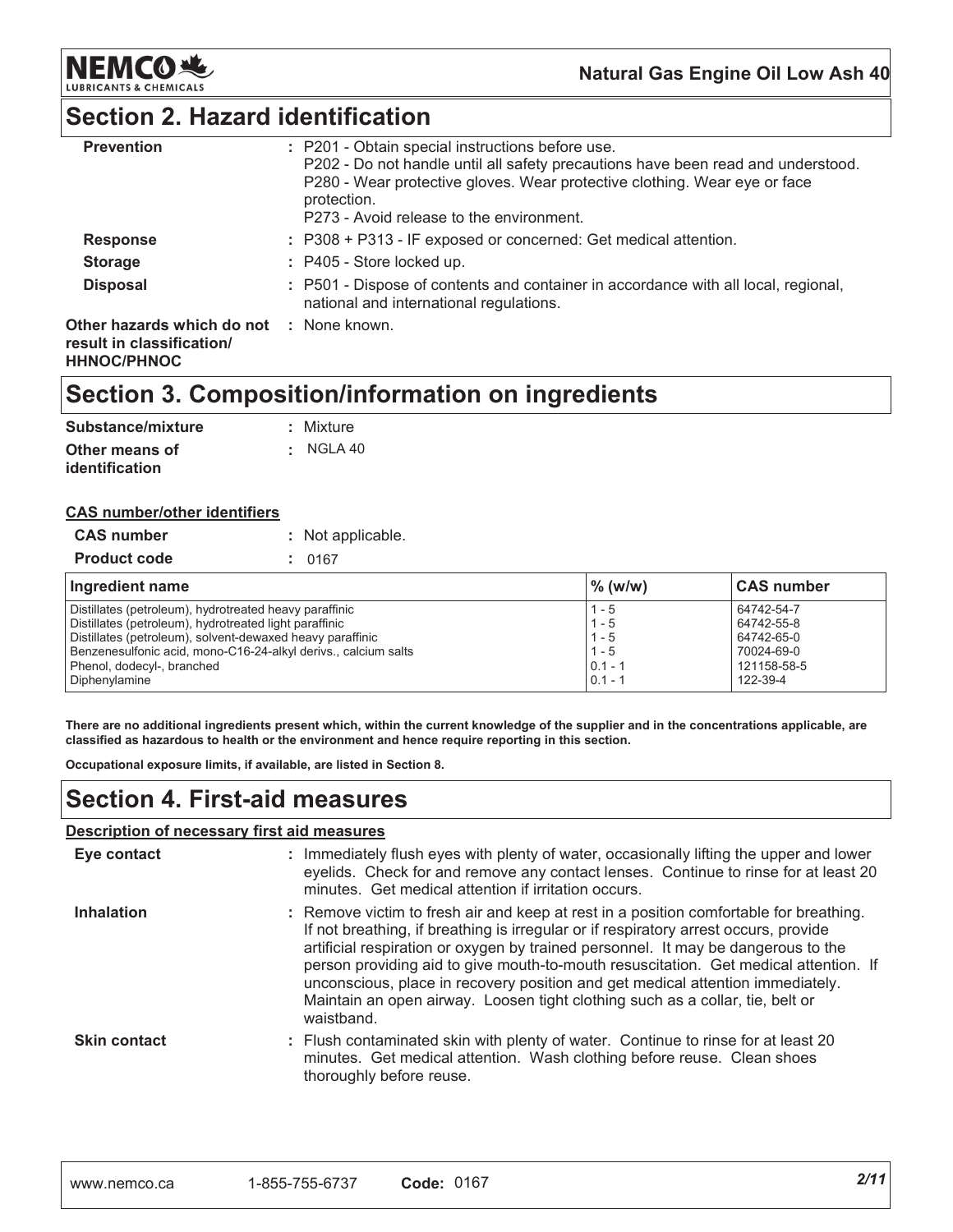

## **Section 4. First-aid measures**

| Ingestion                                          | : Wash out mouth with water. Remove dentures if any. Remove victim to fresh air<br>and keep at rest in a position comfortable for breathing. If material has been<br>swallowed and the exposed person is conscious, give small quantities of water to<br>drink. Stop if the exposed person feels sick as vomiting may be dangerous. Do not<br>induce vomiting unless directed to do so by medical personnel. If vomiting occurs,<br>the head should be kept low so that vomit does not enter the lungs. Get medical<br>attention. Never give anything by mouth to an unconscious person. If unconscious,<br>place in recovery position and get medical attention immediately. Maintain an open<br>airway. Loosen tight clothing such as a collar, tie, belt or waistband. |
|----------------------------------------------------|---------------------------------------------------------------------------------------------------------------------------------------------------------------------------------------------------------------------------------------------------------------------------------------------------------------------------------------------------------------------------------------------------------------------------------------------------------------------------------------------------------------------------------------------------------------------------------------------------------------------------------------------------------------------------------------------------------------------------------------------------------------------------|
| Most important symptoms/effects, acute and delayed |                                                                                                                                                                                                                                                                                                                                                                                                                                                                                                                                                                                                                                                                                                                                                                           |
| <b>Potential acute health effects</b>              |                                                                                                                                                                                                                                                                                                                                                                                                                                                                                                                                                                                                                                                                                                                                                                           |
| Eye contact                                        | : No known significant effects or critical hazards.                                                                                                                                                                                                                                                                                                                                                                                                                                                                                                                                                                                                                                                                                                                       |
| <b>Inhalation</b>                                  | : No known significant effects or critical hazards.                                                                                                                                                                                                                                                                                                                                                                                                                                                                                                                                                                                                                                                                                                                       |
| <b>Skin contact</b>                                | : No known significant effects or critical hazards.                                                                                                                                                                                                                                                                                                                                                                                                                                                                                                                                                                                                                                                                                                                       |
| Ingestion                                          | : No known significant effects or critical hazards.                                                                                                                                                                                                                                                                                                                                                                                                                                                                                                                                                                                                                                                                                                                       |
| Over-exposure signs/symptoms                       |                                                                                                                                                                                                                                                                                                                                                                                                                                                                                                                                                                                                                                                                                                                                                                           |
| Eye contact                                        | : No known significant effects or critical hazards.                                                                                                                                                                                                                                                                                                                                                                                                                                                                                                                                                                                                                                                                                                                       |
| <b>Inhalation</b>                                  | : Adverse symptoms may include the following:<br>reduced fetal weight<br>increase in fetal deaths<br>skeletal malformations                                                                                                                                                                                                                                                                                                                                                                                                                                                                                                                                                                                                                                               |
| <b>Skin contact</b>                                | : Adverse symptoms may include the following:<br>reduced fetal weight<br>increase in fetal deaths<br>skeletal malformations                                                                                                                                                                                                                                                                                                                                                                                                                                                                                                                                                                                                                                               |
| Ingestion                                          | : Adverse symptoms may include the following:<br>reduced fetal weight<br>increase in fetal deaths<br>skeletal malformations                                                                                                                                                                                                                                                                                                                                                                                                                                                                                                                                                                                                                                               |
|                                                    | Indication of immediate medical attention and special treatment needed, if necessary                                                                                                                                                                                                                                                                                                                                                                                                                                                                                                                                                                                                                                                                                      |
| Notes to physician                                 | : Treat symptomatically. Contact poison treatment specialist immediately if large<br>quantities have been ingested or inhaled.                                                                                                                                                                                                                                                                                                                                                                                                                                                                                                                                                                                                                                            |
| <b>Specific treatments</b>                         | : No specific treatment.                                                                                                                                                                                                                                                                                                                                                                                                                                                                                                                                                                                                                                                                                                                                                  |
| <b>Protection of first-aiders</b>                  | : No action shall be taken involving any personal risk or without suitable training. It<br>may be dangerous to the person providing aid to give mouth-to-mouth resuscitation.                                                                                                                                                                                                                                                                                                                                                                                                                                                                                                                                                                                             |

See toxicological information (Section 11)

## **Section 5. Fire-fighting measures**

| <u>Extinguishing media</u>        |                                                                 |
|-----------------------------------|-----------------------------------------------------------------|
| Suitable extinguishing<br>media   | : Use an extinguishing agent suitable for the surrounding fire. |
| Unsuitable extinguishing<br>media | : None known.                                                   |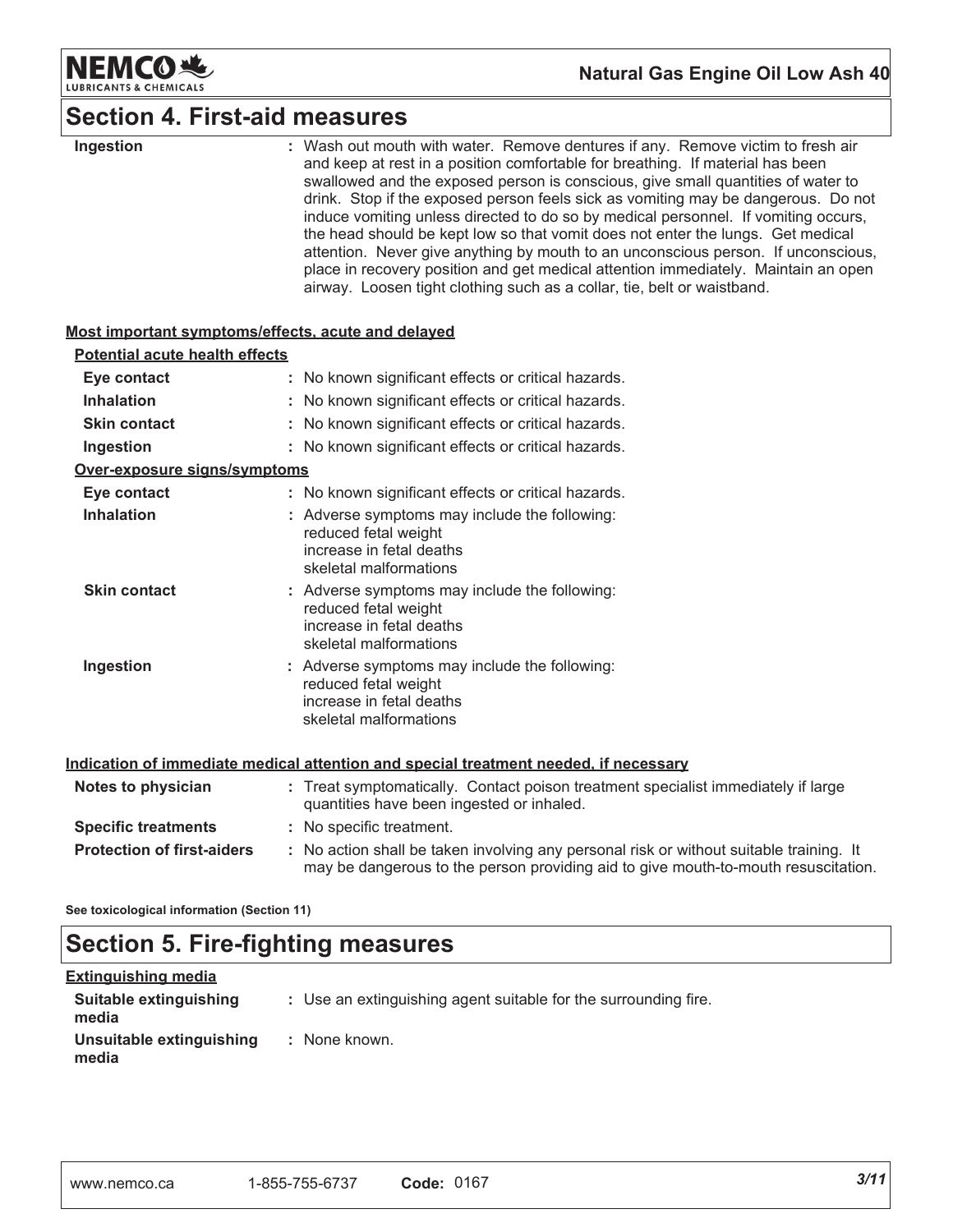

## **Section 5. Fire-fighting measures**

| <b>Specific hazards arising</b><br>from the chemical     | : In a fire or if heated, a pressure increase will occur and the container may burst.<br>This material is harmful to aquatic life with long lasting effects. Fire water<br>contaminated with this material must be contained and prevented from being<br>discharged to any waterway, sewer or drain. |
|----------------------------------------------------------|------------------------------------------------------------------------------------------------------------------------------------------------------------------------------------------------------------------------------------------------------------------------------------------------------|
| <b>Hazardous thermal</b><br>decomposition products       | : No specific data.                                                                                                                                                                                                                                                                                  |
| <b>Special protective actions</b><br>for fire-fighters   | : Promptly isolate the scene by removing all persons from the vicinity of the incident if<br>there is a fire. No action shall be taken involving any personal risk or without<br>suitable training.                                                                                                  |
| <b>Special protective</b><br>equipment for fire-fighters | : Fire-fighters should wear appropriate protective equipment and self-contained<br>breathing apparatus (SCBA) with a full face-piece operated in positive pressure<br>mode.                                                                                                                          |

## **Section 6. Accidental release measures**

|                                                       | <u>Personal precautions, protective equipment and emergency procedures</u>                                                                                                                                                                                                                                                                                                                                                                                                                                                                                                                      |
|-------------------------------------------------------|-------------------------------------------------------------------------------------------------------------------------------------------------------------------------------------------------------------------------------------------------------------------------------------------------------------------------------------------------------------------------------------------------------------------------------------------------------------------------------------------------------------------------------------------------------------------------------------------------|
| For non-emergency<br>personnel                        | : No action shall be taken involving any personal risk or without suitable training.<br>Evacuate surrounding areas. Keep unnecessary and unprotected personnel from<br>entering. Do not touch or walk through spilled material. Avoid breathing vapor or<br>mist. Provide adequate ventilation. Wear appropriate respirator when ventilation is<br>inadequate. Put on appropriate personal protective equipment.                                                                                                                                                                                |
| For emergency responders :                            | If specialized clothing is required to deal with the spillage, take note of any<br>information in Section 8 on suitable and unsuitable materials. See also the<br>information in "For non-emergency personnel".                                                                                                                                                                                                                                                                                                                                                                                 |
| <b>Environmental precautions</b>                      | : Avoid dispersal of spilled material and runoff and contact with soil, waterways,<br>drains and sewers. Inform the relevant authorities if the product has caused<br>environmental pollution (sewers, waterways, soil or air). Water polluting material.<br>May be harmful to the environment if released in large quantities.                                                                                                                                                                                                                                                                 |
| Methods and materials for containment and cleaning up |                                                                                                                                                                                                                                                                                                                                                                                                                                                                                                                                                                                                 |
| <b>Spill</b>                                          | : Stop leak if without risk. Move containers from spill area. Approach release from<br>upwind. Prevent entry into sewers, water courses, basements or confined areas.<br>Wash spillages into an effluent treatment plant or proceed as follows. Contain and<br>collect spillage with non-combustible, absorbent material e.g. sand, earth,<br>vermiculite or diatomaceous earth and place in container for disposal according to<br>local regulations (see Section 13). Dispose of via a licensed waste disposal<br>contractor. Contaminated absorbent material may pose the same hazard as the |

## **Section 7. Handling and storage**

#### **Precautions for safe handling**

| <b>Protective measures</b> | : Put on appropriate personal protective equipment (see Section 8). Avoid exposure -<br>obtain special instructions before use. Avoid exposure during pregnancy. Do not<br>handle until all safety precautions have been read and understood. Do not get in<br>eyes or on skin or clothing. Do not ingest. Avoid breathing vapor or mist. Avoid<br>release to the environment. If during normal use the material presents a respiratory<br>hazard, use only with adequate ventilation or wear appropriate respirator. Keep in<br>the original container or an approved alternative made from a compatible material,<br>kept tightly closed when not in use. Empty containers retain product residue and<br>can be hazardous. Do not reuse container. |
|----------------------------|------------------------------------------------------------------------------------------------------------------------------------------------------------------------------------------------------------------------------------------------------------------------------------------------------------------------------------------------------------------------------------------------------------------------------------------------------------------------------------------------------------------------------------------------------------------------------------------------------------------------------------------------------------------------------------------------------------------------------------------------------|
|----------------------------|------------------------------------------------------------------------------------------------------------------------------------------------------------------------------------------------------------------------------------------------------------------------------------------------------------------------------------------------------------------------------------------------------------------------------------------------------------------------------------------------------------------------------------------------------------------------------------------------------------------------------------------------------------------------------------------------------------------------------------------------------|

13 for waste disposal.

spilled product. Note: see Section 1 for emergency contact information and Section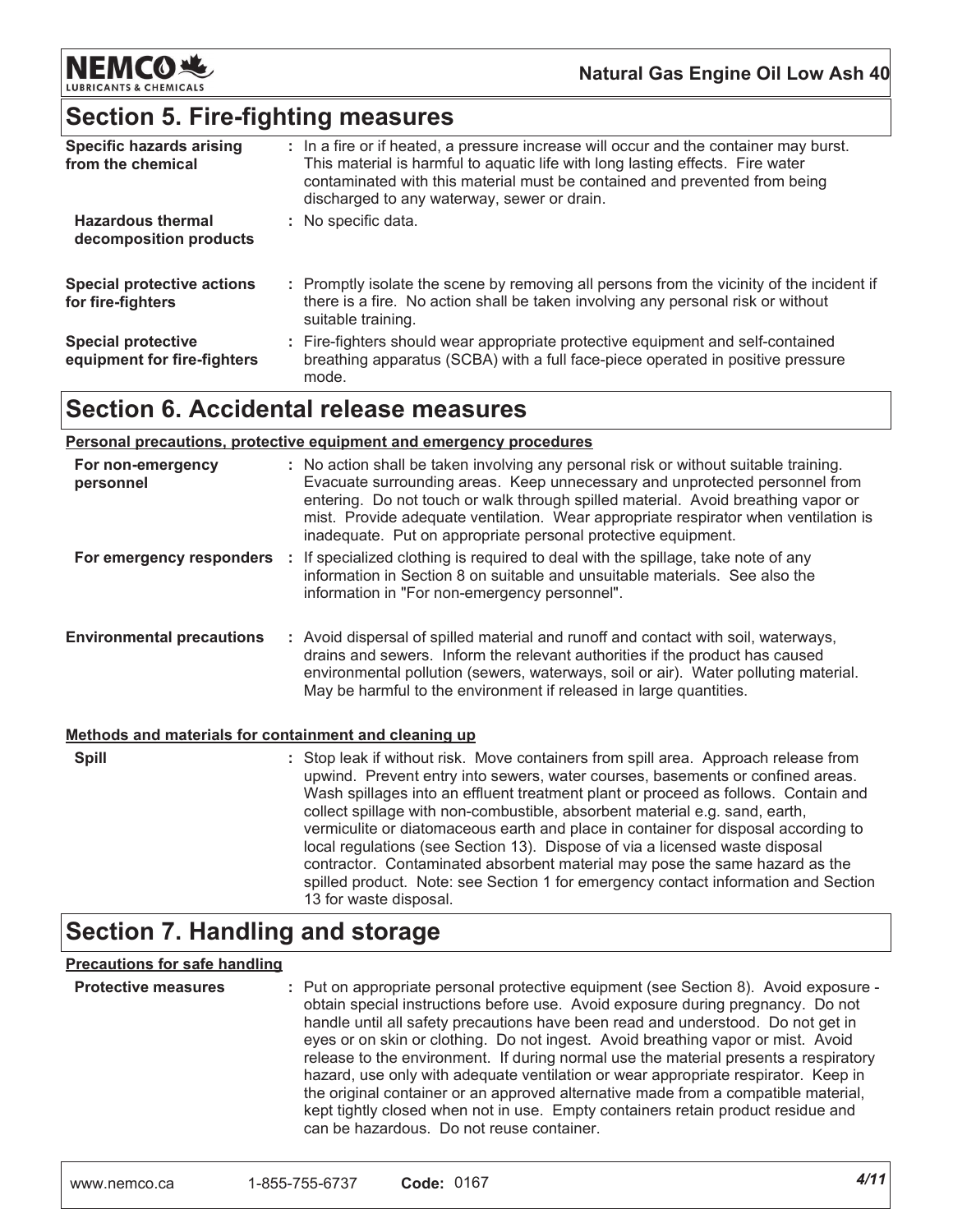

# **Section 7. Handling and storage**

| Advice on general<br>occupational hygiene                          |    | : Eating, drinking and smoking should be prohibited in areas where this material is<br>handled, stored and processed. Workers should wash hands and face before eating,<br>drinking and smoking. See also Section 8 for additional information on hygiene<br>measures.                                                                                                                                                                                                                                                                                                                            |
|--------------------------------------------------------------------|----|---------------------------------------------------------------------------------------------------------------------------------------------------------------------------------------------------------------------------------------------------------------------------------------------------------------------------------------------------------------------------------------------------------------------------------------------------------------------------------------------------------------------------------------------------------------------------------------------------|
| Conditions for safe storage,<br>including any<br>incompatibilities | ÷. | Store in accordance with local regulations. Store in original container protected from<br>direct sunlight in a dry, cool and well-ventilated area, away from incompatible<br>materials (see Section 10) and food and drink. Store locked up. Keep container<br>tightly closed and sealed until ready for use. Containers that have been opened<br>must be carefully resealed and kept upright to prevent leakage. Do not store in<br>unlabeled containers. Use appropriate containment to avoid environmental<br>contamination. See Section 10 for incompatible materials before handling or use. |

## Section 8. Exposure controls/personal protection

#### **Control parameters**

#### **Occupational exposure limits**

| Ingredient name                                           | <b>Exposure limits</b>                                                                                                                                                                                                                                                                                                                                                                                                                                                         |
|-----------------------------------------------------------|--------------------------------------------------------------------------------------------------------------------------------------------------------------------------------------------------------------------------------------------------------------------------------------------------------------------------------------------------------------------------------------------------------------------------------------------------------------------------------|
| Distillates (petroleum), hydrotreated heavy paraffinic    | CA Alberta Provincial (Canada, 4/2009).<br>8 hrs OEL: 5 mg/m <sup>3</sup> 8 hours. Form: Mist<br>15 min OEL: 10 mg/m <sup>3</sup> 15 minutes. Form: Mist<br>CA Quebec Provincial (Canada, 1/2014).<br>TWAEV: 5 mg/m <sup>3</sup> 8 hours. Form: Mist<br>STEV: 10 mg/m <sup>3</sup> 15 minutes. Form: Mist                                                                                                                                                                      |
| Distillates (petroleum), hydrotreated light paraffinic    | CA Quebec Provincial (Canada, 1/2014).<br>TWAEV: 5 mg/m <sup>3</sup> 8 hours. Form: Mist<br>STEV: 10 mg/m <sup>3</sup> 15 minutes. Form: Mist<br>CA Alberta Provincial (Canada, 4/2009).<br>8 hrs OEL: 5 mg/m <sup>3</sup> 8 hours. Form: Mist<br>15 min OEL: 10 mg/m <sup>3</sup> 15 minutes. Form: Mist                                                                                                                                                                      |
| Distillates (petroleum), solvent-dewaxed heavy paraffinic | CA Alberta Provincial (Canada, 4/2009).<br>8 hrs OEL: 5 mg/m <sup>3</sup> 8 hours. Form: Mist<br>15 min OEL: 10 mg/m <sup>3</sup> 15 minutes. Form: Mist<br>CA Quebec Provincial (Canada, 1/2014).<br>TWAEV: 5 mg/m <sup>3</sup> 8 hours. Form: Mist<br>STEV: 10 mg/m <sup>3</sup> 15 minutes. Form: Mist                                                                                                                                                                      |
| Diphenylamine                                             | CA Alberta Provincial (Canada, 4/2009).<br>8 hrs OEL: 10 mg/m <sup>3</sup> 8 hours.<br>CA British Columbia Provincial (Canada, 7/2016).<br>TWA: $10 \text{ mg/m}^3$ 8 hours.<br>CA Ontario Provincial (Canada, 7/2015).<br>TWA: $10 \text{ mg/m}^3$ 8 hours.<br>CA Quebec Provincial (Canada, 1/2014).<br>TWAEV: 10 mg/m <sup>3</sup> 8 hours.<br>CA Saskatchewan Provincial (Canada, 7/2013).<br>STEL: 20 mg/m <sup>3</sup> 15 minutes.<br>TWA: 10 mg/m <sup>3</sup> 8 hours. |

| Appropriate engineering<br>controls              | : If user operations generate dust, fumes, gas, vapor or mist, use process enclosures,<br>local exhaust ventilation or other engineering controls to keep worker exposure to<br>airborne contaminants below any recommended or statutory limits. |
|--------------------------------------------------|--------------------------------------------------------------------------------------------------------------------------------------------------------------------------------------------------------------------------------------------------|
| <b>Environmental exposure</b><br><b>controls</b> | Emissions from ventilation or work process equipment should be checked to ensure<br>they comply with the requirements of environmental protection legislation.                                                                                   |

#### **Individual protection measures**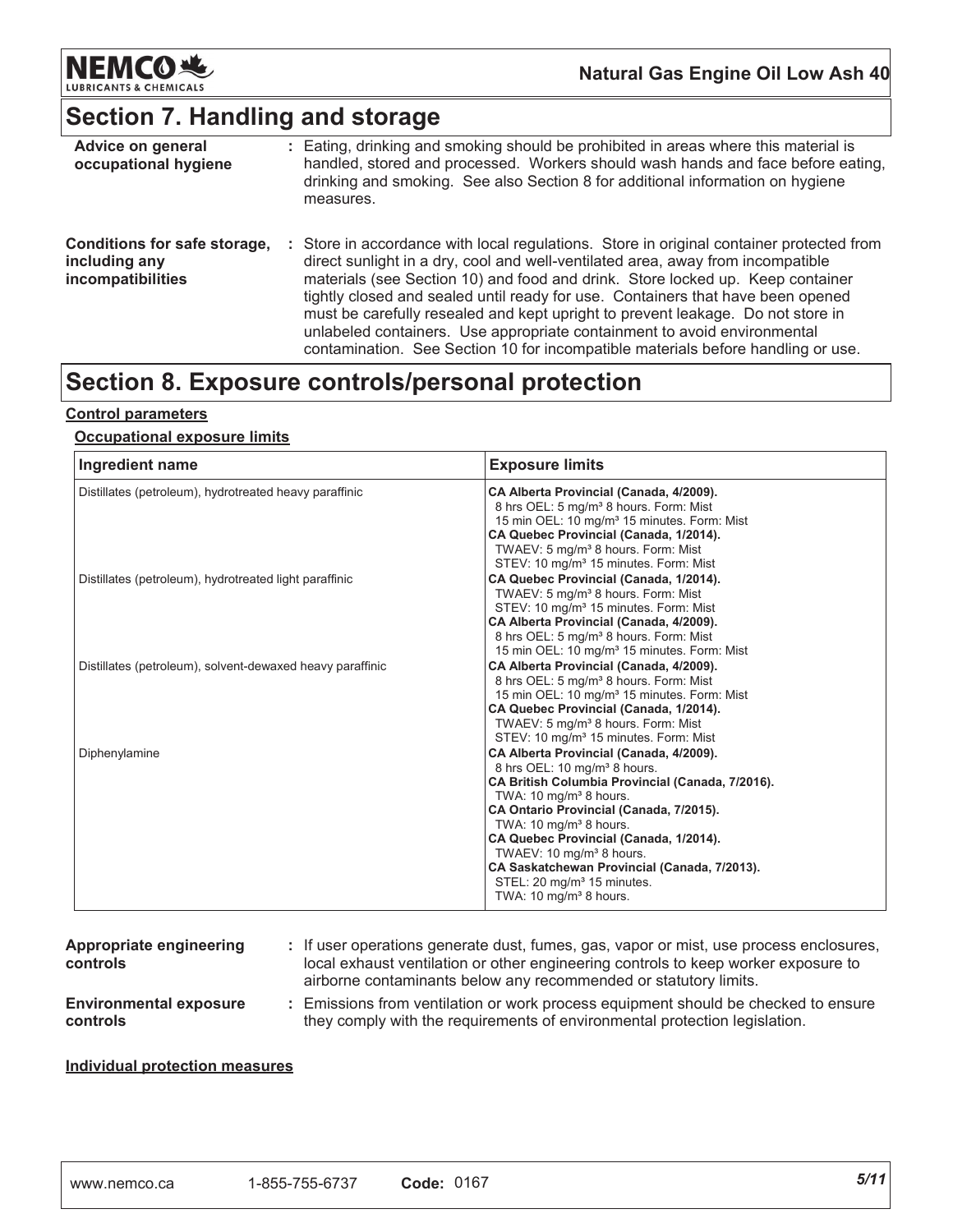**NEMCO业 LUBRICANTS & CHEMICALS** 

## Section 8. Exposure controls/personal protection

| <b>Hygiene measures</b>       | : Wash hands, forearms and face thoroughly after handling chemical products, before<br>eating, smoking and using the lavatory and at the end of the working period.<br>Appropriate techniques should be used to remove potentially contaminated clothing.<br>Wash contaminated clothing before reusing. Ensure that eyewash stations and<br>safety showers are close to the workstation location.                                                                                                                                                                                                                         |
|-------------------------------|---------------------------------------------------------------------------------------------------------------------------------------------------------------------------------------------------------------------------------------------------------------------------------------------------------------------------------------------------------------------------------------------------------------------------------------------------------------------------------------------------------------------------------------------------------------------------------------------------------------------------|
| <b>Eye/face protection</b>    | : Safety eyewear complying with an approved standard should be used when a risk<br>assessment indicates this is necessary to avoid exposure to liquid splashes, mists,<br>gases or dusts. If contact is possible, the following protection should be worn,<br>unless the assessment indicates a higher degree of protection: safety glasses with<br>side-shields.                                                                                                                                                                                                                                                         |
| <b>Skin protection</b>        |                                                                                                                                                                                                                                                                                                                                                                                                                                                                                                                                                                                                                           |
| <b>Hand protection</b>        | : Chemical-resistant, impervious gloves complying with an approved standard should<br>be worn at all times when handling chemical products if a risk assessment indicates<br>this is necessary. Considering the parameters specified by the glove manufacturer,<br>check during use that the gloves are still retaining their protective properties. It<br>should be noted that the time to breakthrough for any glove material may be<br>different for different glove manufacturers. In the case of mixtures, consisting of<br>several substances, the protection time of the gloves cannot be accurately<br>estimated. |
| <b>Body protection</b>        | : Personal protective equipment for the body should be selected based on the task<br>being performed and the risks involved and should be approved by a specialist<br>before handling this product.                                                                                                                                                                                                                                                                                                                                                                                                                       |
| Other skin protection         | : Appropriate footwear and any additional skin protection measures should be<br>selected based on the task being performed and the risks involved and should be<br>approved by a specialist before handling this product.                                                                                                                                                                                                                                                                                                                                                                                                 |
| <b>Respiratory protection</b> | Based on the hazard and potential for exposure, select a respirator that meets the<br>appropriate standard or certification. Respirators must be used according to a<br>respiratory protection program to ensure proper fitting, training, and other important<br>aspects of use.                                                                                                                                                                                                                                                                                                                                         |

# Section 9. Physical and chemical properties

**Appearance** 

| Physical state                                    | : Liquid.                                        |
|---------------------------------------------------|--------------------------------------------------|
| Color                                             | Light amber.                                     |
| Odor                                              | Mild petroleum.                                  |
| Odor threshold                                    | Not available.                                   |
| рH                                                | Not available.                                   |
| Freezing point                                    | : -23°C (-9.4°F)                                 |
| <b>Boiling point</b>                              | : Not available.                                 |
| <b>Flash point</b>                                | : Closed cup: $215^{\circ}$ C (419 $^{\circ}$ F) |
| <b>Evaporation rate</b>                           | Not available.                                   |
| <b>Flammability (solid, gas)</b>                  | Not available.                                   |
| Lower and upper explosive<br>(flammable) limits   | : Not available.                                 |
| Vapor pressure                                    | Not available.                                   |
| Vapor density                                     | Not available.                                   |
| <b>Relative density</b>                           | : 0.8795                                         |
| <b>Solubility</b>                                 | Insoluble in water.                              |
| <b>Partition coefficient: n-</b><br>octanol/water | Not available.                                   |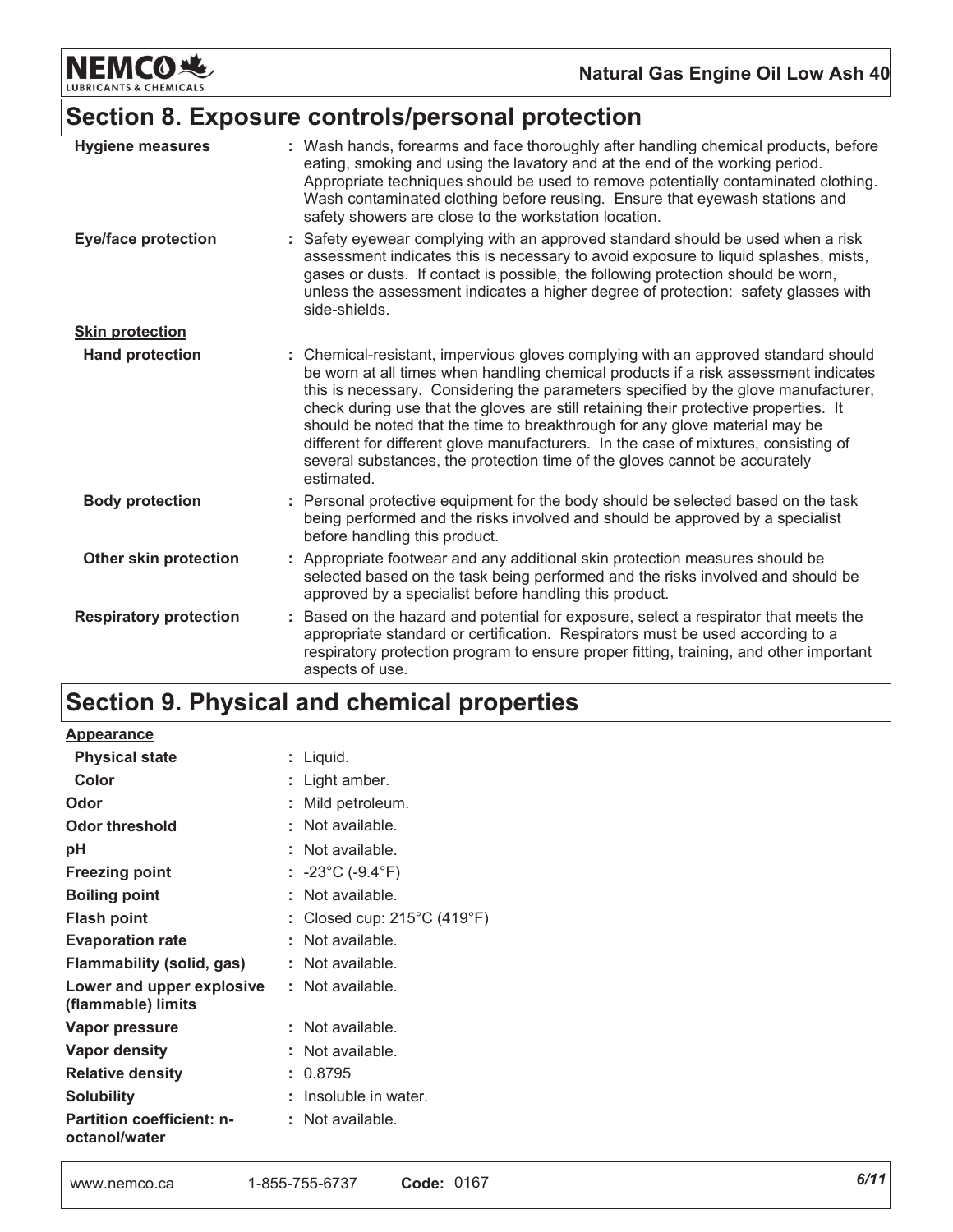**NEMCO头** 

## **Section 9. Physical and chemical properties**

| <b>Auto-ignition temperature</b> | : Not available.                                    |
|----------------------------------|-----------------------------------------------------|
| Decomposition temperature        | : Not available.                                    |
| <b>Viscosity</b>                 | : Kinematic: 15.3 cSt (100°C)                       |
|                                  | Kinematic: $139 \text{ cSt } (40^{\circ} \text{C})$ |

## **Section 10. Stability and reactivity**

| <b>Reactivity</b>                            | : No specific test data related to reactivity available for this product or its ingredients.              |
|----------------------------------------------|-----------------------------------------------------------------------------------------------------------|
| <b>Chemical stability</b>                    | : The product is stable.                                                                                  |
| <b>Possibility of hazardous</b><br>reactions | : Under normal conditions of storage and use, hazardous reactions will not occur.                         |
| <b>Conditions to avoid</b>                   | : No specific data.                                                                                       |
| Incompatible materials                       | : Reactive or incompatible with the following materials: oxidizing materials.                             |
| <b>Hazardous decomposition</b><br>products   | : Under normal conditions of storage and use, hazardous decomposition products<br>should not be produced. |

## **Section 11. Toxicological information**

#### <u>Information on toxicological effects</u>

#### <u>Acute toxicity</u>

| <b>Result</b>                   | <b>Species</b>           | <b>Dose</b>           | <b>Exposure</b>           |
|---------------------------------|--------------------------|-----------------------|---------------------------|
| LC50 Inhalation Dusts and mists | Rat                      | $3900 \text{ mg/m}^3$ | 4 hours                   |
| LD50 Dermal                     | Rabbit                   | >5000 mg/kg           |                           |
| LD50 Oral                       | Rat                      | >5000 mg/kg           |                           |
|                                 |                          |                       |                           |
|                                 | LD50 Dermal<br>LD50 Oral | Rabbit<br>Rat         | >5000 mg/kg<br>1120 mg/kg |

#### <u>**Irritation/Corrosion</u>**</u>

There is no data available.

#### <u>Sensitization</u>

There is no data available.

#### <u>**Mutagenicity</u>**</u>

There is no data available.

#### <u>Carcinogenicity</u>

There is no data available.

#### <u>Reproductive toxicity</u>

There is no data available.

#### <u>Teratogenicity</u>

There is no data available.

#### <u>**<u>Specific target organ toxicity (single exposure)</u>**</u>

There is no data available.

<u>**<u>Specific target organ toxicity (repeated exposure)</u>**</u>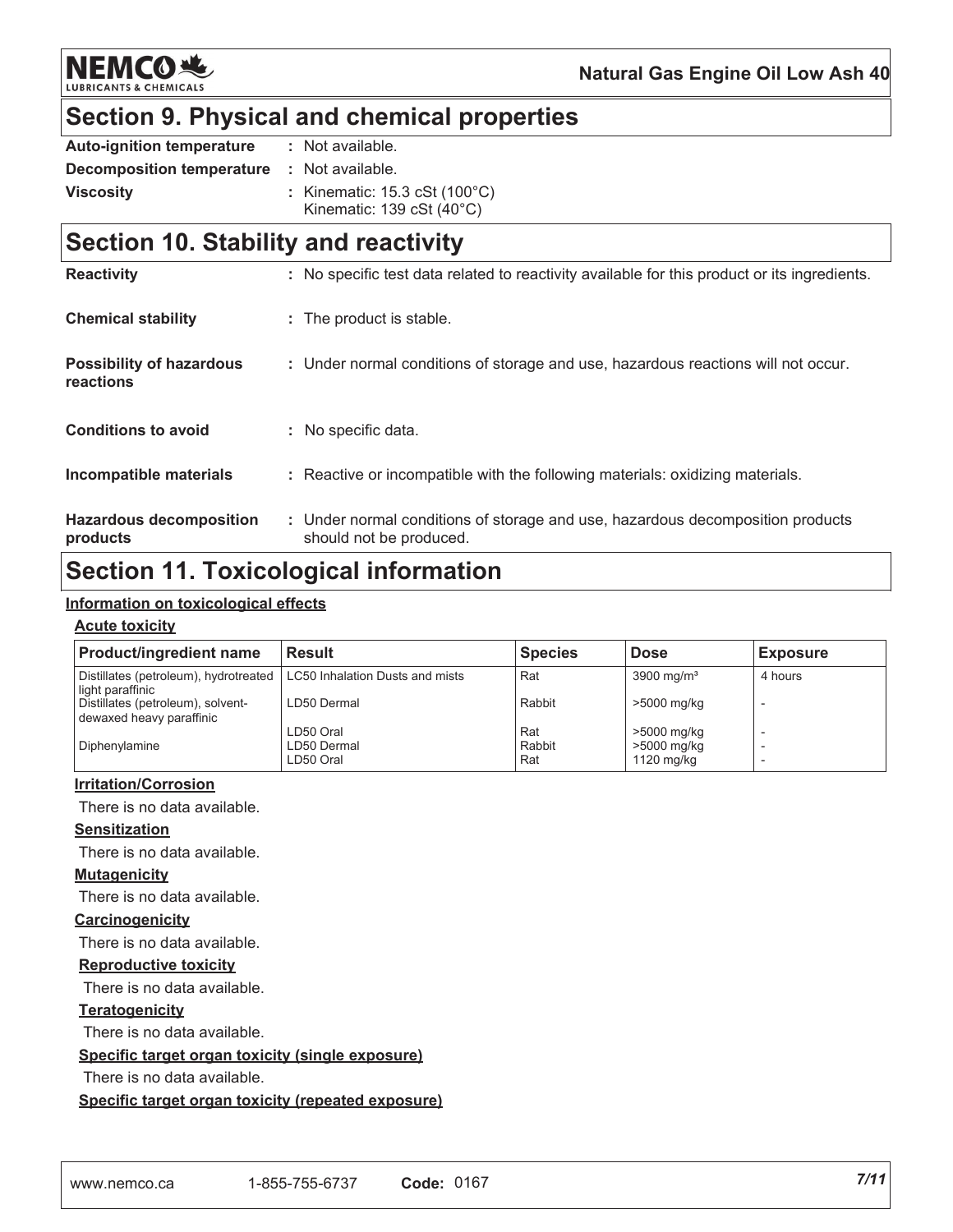

### Natural Gas Engine Oil Low Ash 40

# Section 11. Toxicological information

| <b>Name</b>   | Category   | l Route of<br><i><b>Lexposure</b></i> | <b>Target organs</b> |
|---------------|------------|---------------------------------------|----------------------|
| Diphenylamine | Category 2 | Not determined                        | l Not determined     |

#### **Aspiration hazard**

| l Name                                                    | l Result                              |
|-----------------------------------------------------------|---------------------------------------|
| Distillates (petroleum), hydrotreated heavy paraffinic    | <b>ASPIRATION HAZARD - Category 1</b> |
| Distillates (petroleum), hydrotreated light paraffinic    | <b>ASPIRATION HAZARD - Category 1</b> |
| Distillates (petroleum), solvent-dewaxed heavy paraffinic | <b>ASPIRATION HAZARD - Category 1</b> |

| Information on the likely | : Dermal contact. Eye contact. Inhalation. Ingestion. |  |  |
|---------------------------|-------------------------------------------------------|--|--|
| routes of exposure        |                                                       |  |  |

#### **Potential acute health effects**

| Eye contact         | : No known significant effects or critical hazards. |
|---------------------|-----------------------------------------------------|
| <b>Inhalation</b>   | : No known significant effects or critical hazards. |
| <b>Skin contact</b> | : No known significant effects or critical hazards. |
| Ingestion           | : No known significant effects or critical hazards. |

#### Symptoms related to the physical, chemical and toxicological characteristics

| Eye contact         | : No known significant effects or critical hazards.                                                                         |
|---------------------|-----------------------------------------------------------------------------------------------------------------------------|
| <b>Inhalation</b>   | : Adverse symptoms may include the following:<br>reduced fetal weight<br>increase in fetal deaths<br>skeletal malformations |
| <b>Skin contact</b> | : Adverse symptoms may include the following:<br>reduced fetal weight<br>increase in fetal deaths<br>skeletal malformations |
| Ingestion           | : Adverse symptoms may include the following:<br>reduced fetal weight<br>increase in fetal deaths<br>skeletal malformations |

|                                         |  | Delayed and immediate effects and also chronic effects from short and long term exposure |  |
|-----------------------------------------|--|------------------------------------------------------------------------------------------|--|
| <b>Short term exposure</b>              |  |                                                                                          |  |
| <b>Potential immediate</b><br>effects   |  | : No known significant effects or critical hazards.                                      |  |
| <b>Potential delayed effects</b>        |  | : No known significant effects or critical hazards.                                      |  |
| Long term exposure                      |  |                                                                                          |  |
| <b>Potential immediate</b><br>effects   |  | : No known significant effects or critical hazards.                                      |  |
| Potential delayed effects               |  | : No known significant effects or critical hazards.                                      |  |
| <b>Potential chronic health effects</b> |  |                                                                                          |  |
| General                                 |  | : No known significant effects or critical hazards.                                      |  |
| Carcinogenicity                         |  | : No known significant effects or critical hazards.                                      |  |
| <b>Mutagenicity</b>                     |  | : No known significant effects or critical hazards.                                      |  |
| <b>Teratogenicity</b>                   |  | : Suspected of damaging the unborn child.                                                |  |
| <b>Developmental effects</b>            |  | : No known significant effects or critical hazards.                                      |  |
|                                         |  |                                                                                          |  |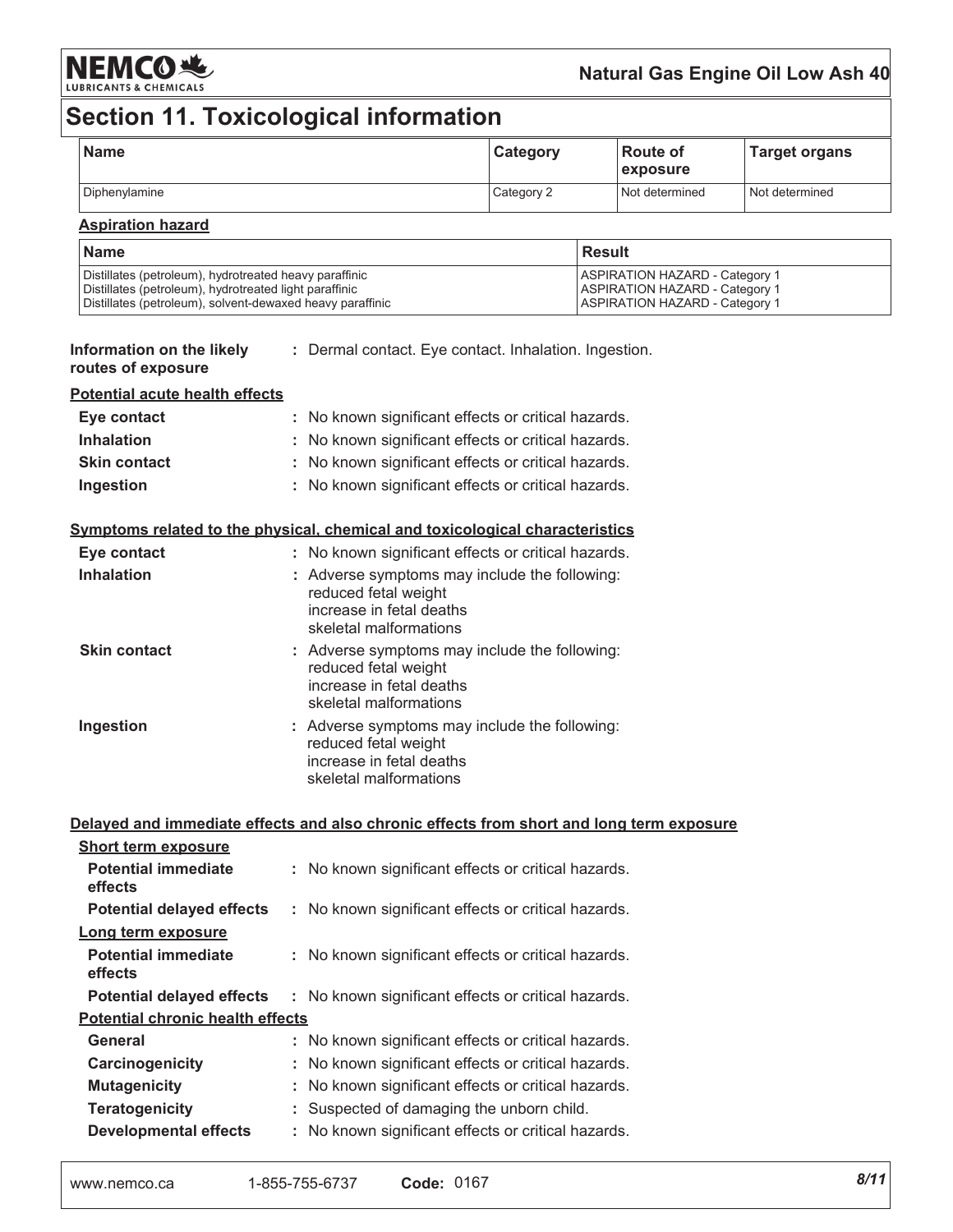

## **Section 11. Toxicological information**

**Fertility effects** 

: Suspected of damaging fertility.

### **Numerical measures of toxicity**

#### **Acute toxicity estimates**

| Route | . Tr<br>ˈ value<br>$\mathbf{A}$<br>1 E .<br>n i |
|-------|-------------------------------------------------|
| Oral  | 33333.3 mg/kg                                   |

## **Section 12. Ecological information**

#### **Toxicity**

| <b>Product/ingredient name</b> | Result                                                                                                   | <b>Species</b>                                                                                                                 | <b>Exposure</b>                  |
|--------------------------------|----------------------------------------------------------------------------------------------------------|--------------------------------------------------------------------------------------------------------------------------------|----------------------------------|
| Diphenylamine                  | Acute EC50 2.17 mg/L Fresh water                                                                         | Algae - Pseudokirchneriella subcapitata -<br><b>Exponential growth phase</b>                                                   | 72 hours                         |
|                                | Acute EC50 0.31 mg/L Fresh water<br>Acute LC50 2.2 ppm Fresh water<br>Chronic NOEC 0.37 mg/L Fresh water | Daphnia - Daphnia magna<br>Fish - Oncorhynchus mykiss<br>Algae - Pseudokirchneriella subcapitata -<br>Exponential growth phase | 48 hours<br>96 hours<br>72 hours |

#### Persistence and degradability

There is no data available

#### **Bioaccumulative potential**

| <b>Product/ingredient name</b> | <b>LogP</b> <sub>ow</sub> | <b>BCF</b> | <b>Potential</b> |
|--------------------------------|---------------------------|------------|------------------|
| Phenol, dodecyl-, branched     | 6.1                       | 1601       | high             |
| Diphenylamine                  | 3.5                       | 151.36     | low              |

| Mobility in soil                                      |                               |
|-------------------------------------------------------|-------------------------------|
| Soil/water partition<br>coefficient $(K_{\text{oc}})$ | : There is no data available. |

Other adverse effects : No known significant effects or critical hazards.

## **Section 13. Disposal considerations**

**Disposal methods** : The generation of waste should be avoided or minimized wherever possible. Disposal of this product, solutions and any by-products should comply with the requirements of environmental protection and waste disposal legislation and any regional local authority requirements. Dispose of surplus and non-recyclable products via a licensed waste disposal contractor. Waste should not be disposed of untreated to the sewer unless fully compliant with the requirements of all authorities with jurisdiction. Waste packaging should be recycled. Incineration or landfill should only be considered when recycling is not feasible. This material and its container must be disposed of in a safe way. Care should be taken when handling empty containers that have not been cleaned or rinsed out. Empty containers or liners may retain some product residues. Avoid dispersal of spilled material and runoff and contact with soil, waterways, drains and sewers.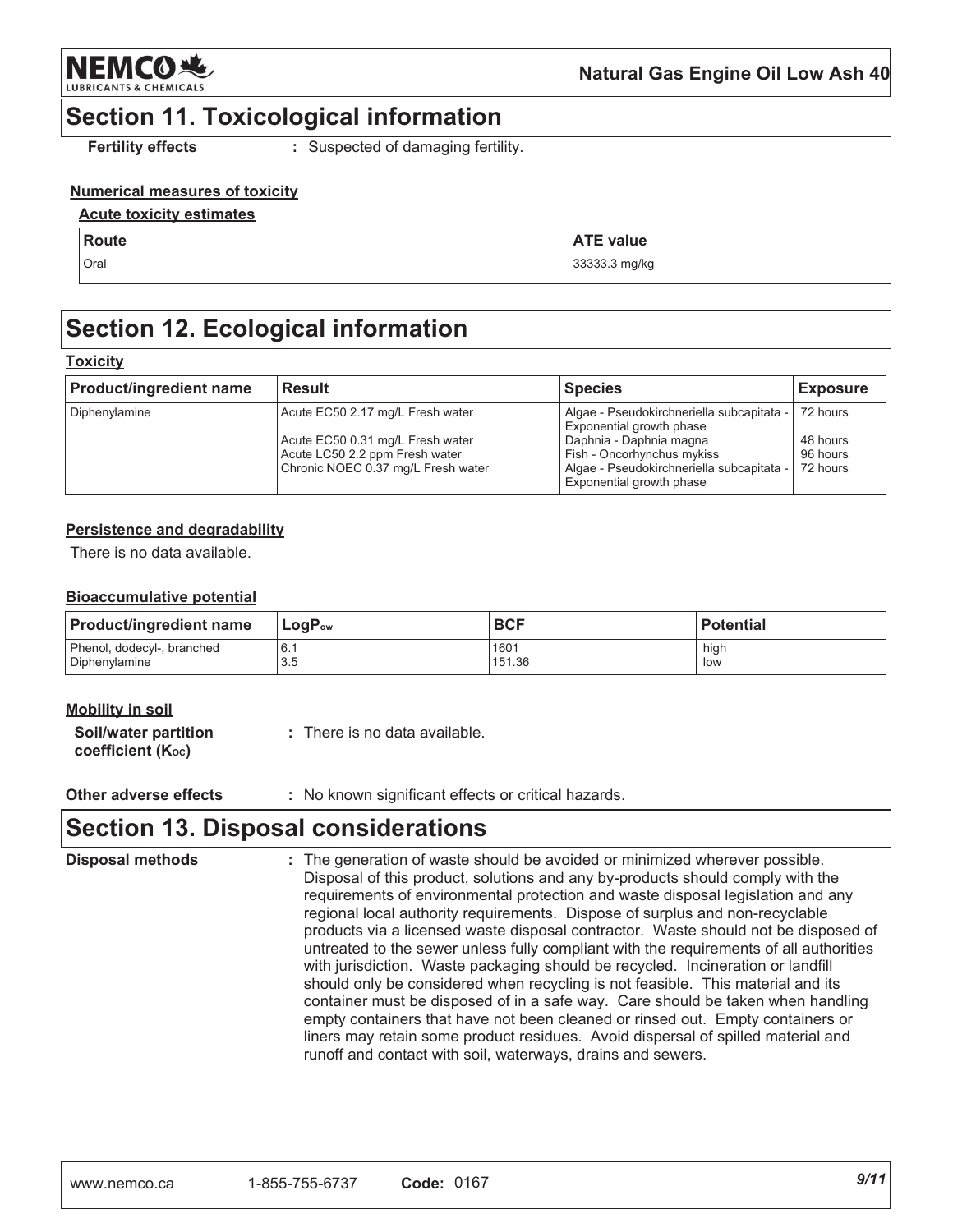

## **Section 14. Transport information**

|                                      | <b>TDG Classification</b> | <b>IMDG</b>              | <b>IATA</b>    |
|--------------------------------------|---------------------------|--------------------------|----------------|
| <b>UN number</b>                     | Not regulated.            | Not regulated.           | Not regulated. |
| <b>UN proper</b><br>shipping name    | ۰                         | $\overline{\phantom{a}}$ |                |
| <b>Transport</b><br>hazard class(es) |                           | $\overline{\phantom{a}}$ |                |
| <b>Packing group</b>                 |                           | ٠                        |                |
| <b>Environmental</b><br>hazards      | No.                       | No.                      | No.            |
| <b>Additional</b><br>information     |                           |                          |                |

**AERG** : Not applicable

Special precautions for user : Transport within user's premises: always transport in closed containers that are upright and secure. Ensure that persons transporting the product know what to do in the event of an accident or spillage.

## **Section 15. Regulatory information**

### **Canadian lists**

**The County** 

: None of the components are listed.

- **Canadian NPRI CEPA Toxic substances Canada inventory**
- : None of the components are listed.
- : Not determined.

### **Section 16. Other information**

Procedure used to derive the classification

| <b>Classification</b>                             | <b>Justification</b> |
|---------------------------------------------------|----------------------|
| TOXIC TO REPRODUCTION (Fertility) - Category 2    | l Calculation method |
| TOXIC TO REPRODUCTION (Unborn child) - Category 2 | l Calculation method |
| AQUATIC HAZARD (ACUTE) - Category 3               | l Calculation method |
| AQUATIC HAZARD (LONG-TERM) - Category 3           | l Calculation method |

| <b>HISTORY</b>       |                                                                                                                                                                                                                                                                                                                                                                                                                                                                                                                               |
|----------------------|-------------------------------------------------------------------------------------------------------------------------------------------------------------------------------------------------------------------------------------------------------------------------------------------------------------------------------------------------------------------------------------------------------------------------------------------------------------------------------------------------------------------------------|
| Date of issue        | : 05/15/2017                                                                                                                                                                                                                                                                                                                                                                                                                                                                                                                  |
| <b>Version</b>       | : 1                                                                                                                                                                                                                                                                                                                                                                                                                                                                                                                           |
| <b>Prepared by</b>   | : KMK Regulatory Services Inc. (www.kmkregservices.com)                                                                                                                                                                                                                                                                                                                                                                                                                                                                       |
| Key to abbreviations | : ATE = Acute Toxicity Estimate<br>BCF = Bioconcentration Factor<br>GHS = Globally Harmonized System of Classification and Labelling of Chemicals<br>IATA = International Air Transport Association<br>IBC = Intermediate Bulk Container<br><b>IMDG = International Maritime Dangerous Goods</b><br>LogPow = logarithm of the octanol/water partition coefficient<br>MARPOL = International Convention for the Prevention of Pollution From Ships,<br>1973 as modified by the Protocol of 1978. ("Marpol" = marine pollution) |